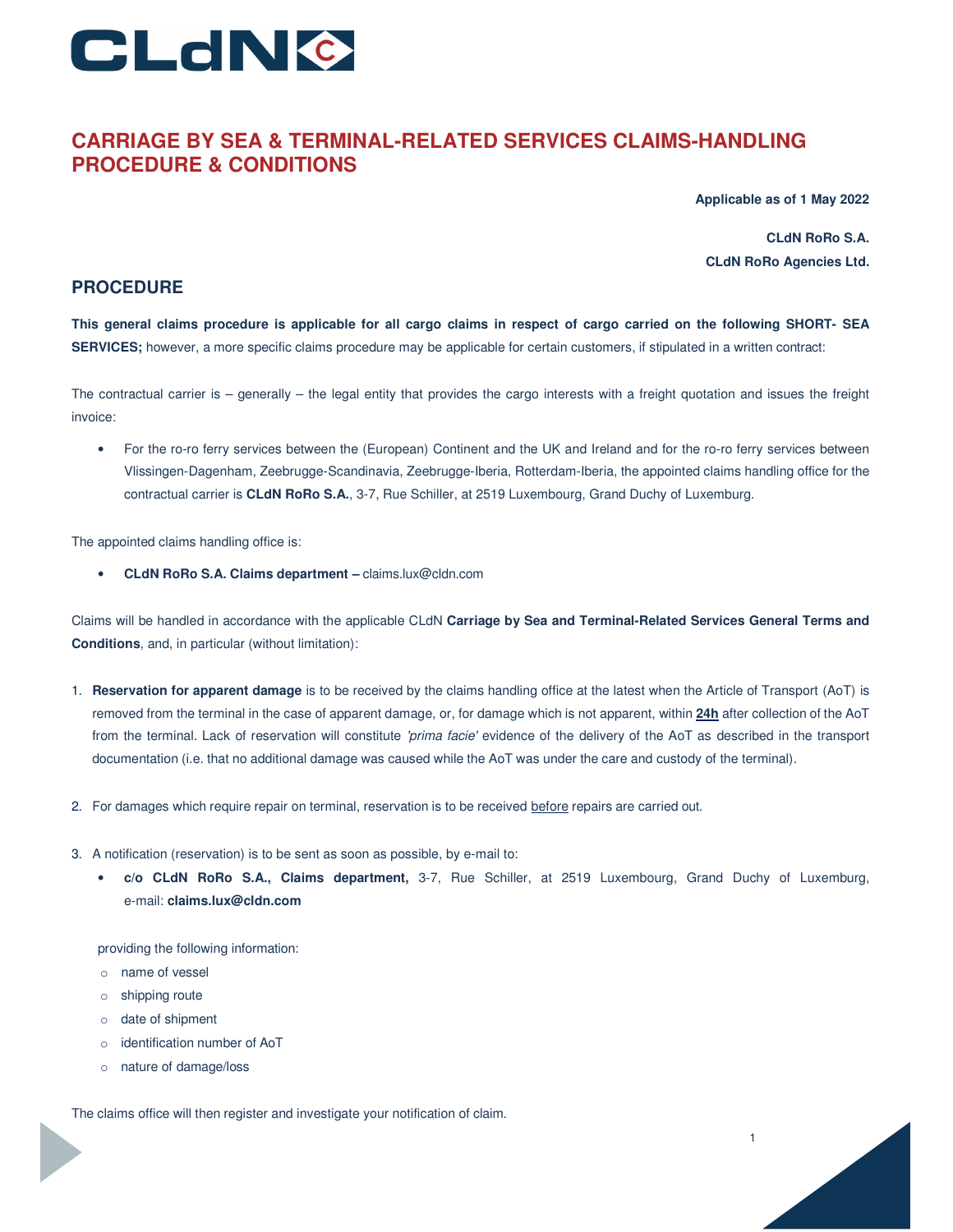- 4. A **formal claim** should be submitted as soon as possible, including the following:
	- o specifications of damage claimed;
	- o evidence that the alleged damage was noted while the AoT was under the care and custody of the sea carrier (with a copy of the relevant approved report by CLdN RoRo S.A. properly countersigned by a representative of the latter);
	- o evidence in support of extent of alleged damage e.g. repair invoice, supplier's invoice, detailed breakdown of the repair cost, i.e. the price of each of the materials used separately and the hours of labour itemised against each stage of repairs.

This information is required to enable the respective claims office to examine your claim. The sooner this information is made available the sooner your claim will be handled.

- **EXTE:** It is up to the claimant to prove the extent of the damage or loss. The best way to do this, is by means of a joint survey. This is cost and time consuming for all parties and it is therefore not practical to organise such survey for each and every claim. However CLdN RoRo S.A. should in any case be given the opportunity to inspect larger damages prior to repairs (e.g. as from EUR 1,250 or GPB 1,000). Claimant's non-compliance with this request will result in non-admissibility of the claim.
- 5. The **liability of the sea carrier as well as the amount of compensation** will be determined on the ground of the following criteria:
	- o The CLdN **Carriage by Sea and Terminal-Related Services General Terms and Conditions**, specifically (but without limitation) according to the liability differentiation in respect of Contracts for Carriage of Goods or Contracts for Terminal-Related Services
	- o The Carrier's conditions for the handling of claims (below)
	- o Belgian (maritime) law
- 6. **In case a settlement is agreed** the claimant will have to sign a 'Claim Release Form' for the amount agreed before pay-out is made. A demand for settlement of a damage will not be paid by means of an invoice since any possible settlement is a compensation not directly related to any performance for which the claimant can invoice the carrier. Therefore, CLdN RoRo S.A. will automatically consider any such invoices as ineligible, without giving additional notice.
- 7. For a VAT-registered companies, VAT on repairs does not constitute a damage and is therefore not recoverable from the Carrier. Furthermore, claims are not subject to VAT.
- 8. **All claims are time-barred 1 year after discharge** of the AoT from the vessel. Submission of a reservation and/or a formal and quantified claim will not interrupt and/or suspend this time-bar. Neither do negotiations. If it becomes apparent that a claim will not be finalised within the 1-year period, claimants can request an extension of the time-bar. This should be done well in time. It is the sole discretion of CLdN RoRo S.A. to decide whether or not an extension will be granted. An extension of the time-bar never can be assumed but has to be confirmed in writing prior to its expiration.

## **CONDITIONS**

All capitalised terms shall have the same meaning as in the CLdN **Carriage by Sea and Terminal-Related Services General Terms and Conditions**.

2

As a general principle of law, claimants are expected to mitigate the loss at all times.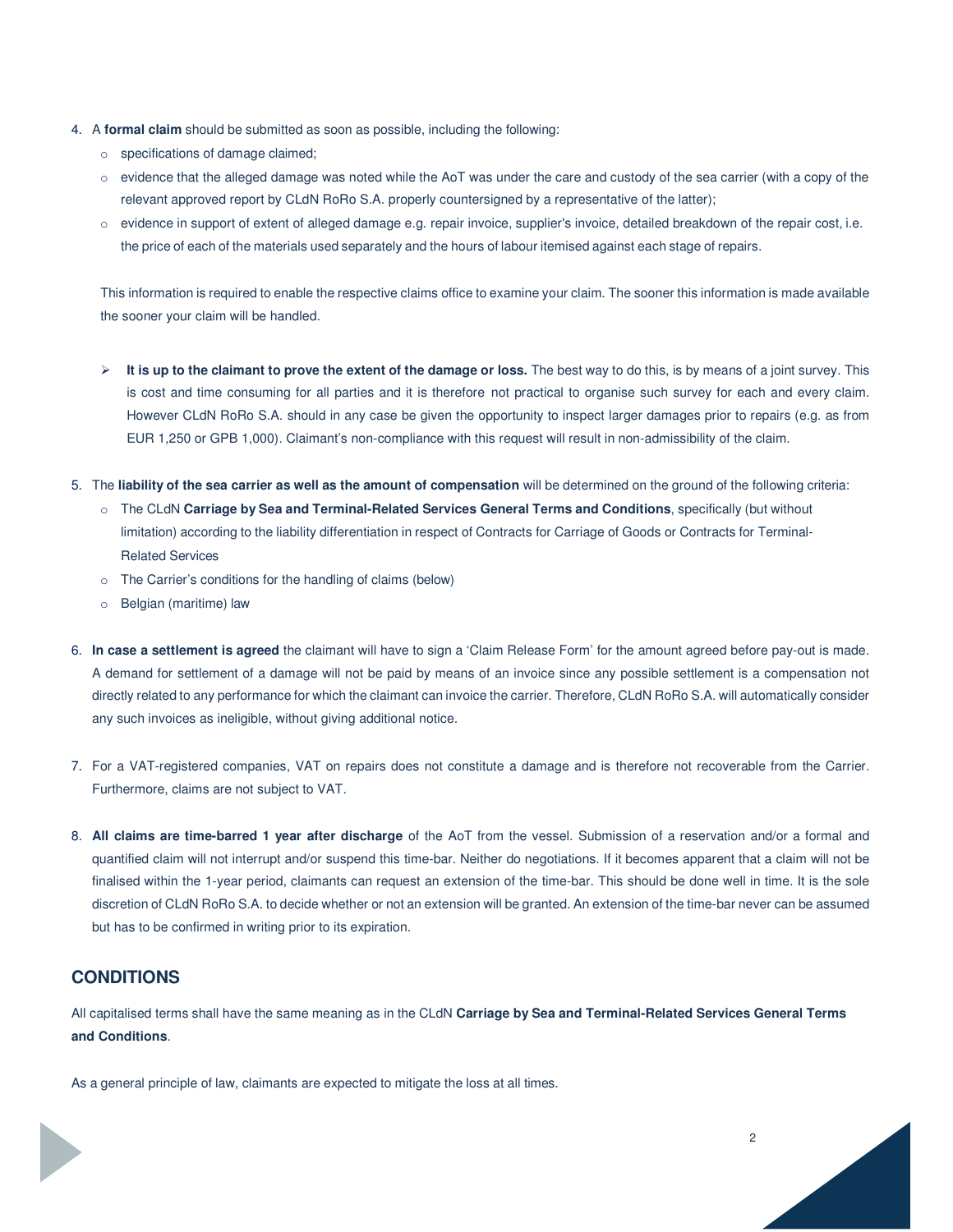Claimed damages shall be subject to the right of inspection of these damages and any claim settlement will reflect the depreciated replacement value of the damaged material(s) at the time that the damage occurred.

#### **Handling damages**

Units are susceptible to damage despite due care being taken during loading, handling, stowing, storing and discharge operations.

The Carrier shall not accept such wear and tear and such "handling damage" as a valid claim.

### **Wear and tear**

Except where the damaged material is less than 12 months of age, all claim settlements shall be subject to a reduction of 25 % to reflect wear and tear depreciation.

Where the damaged material is proven to be less than 12 months old, loss or damage will be fully reimbursed.

The burden of proof lies with the claimant and is to be submitted together with its claim.

## **The Carrier will not accept liability for the following items:**

**1. Damage to parts not visible on delivery** through reasonable inspection methods, such as video gates and visual manual delivery checks (depending on port facilities).

### **2. Tilt & Curtain damages as a result of:**

- Tearing or chafing against the framework of, or objects within, the Unit.
- Tearing or chafing against cargo within the Unit, excessive tension in the canopy due to sideboards, stanchions or cargo extending beyond the cargo loading platform.
- Knife cuts and tilt damages caused by stowaways.

Unless the cost of repair exceeds the cost of replacement, holes and tears will not be accepted as justifying the complete renewal of the tilt and/or curtains, even if the damage endangers the legitimacy of a certification policy (such as, but not limited to, a TUV Certificate). In the exceptional case of a justified complete renewal of the tilt, any claim settlement will reflect the depreciated replacement value of the tilt and/or curtains at the time that the damage occurred.

- **3. Bumper guards** and/or **buffer blocks** fitted to protect the Unit, or any parts of it, from frequent contact with hard objects. Any damage, unless rendered useless due to a single impact, shall be deemed to be fair wear and tear.
- **4. Tyres:** Flat tyres, punctures or damages to the tread of the tyres.

Damage will only be compensated where there is clear visible impact to the sidewall of the tyres and then only according to the following criteria:

- a) If the remaining tread is known, compensation shall be calculated pro rata per mm.
- b) If the remaining tread is unknown, compensation shall be maximum 50%.

However, no liability shall be accepted for any tyre with a tread below 4mm or where the tread peels away from the tyres.

**5. Spare wheel carriers, cargo lifts and storage boxes:** as these are often positioned close to the ground and any damage shall be considered as inherently occurring due to their location.

3